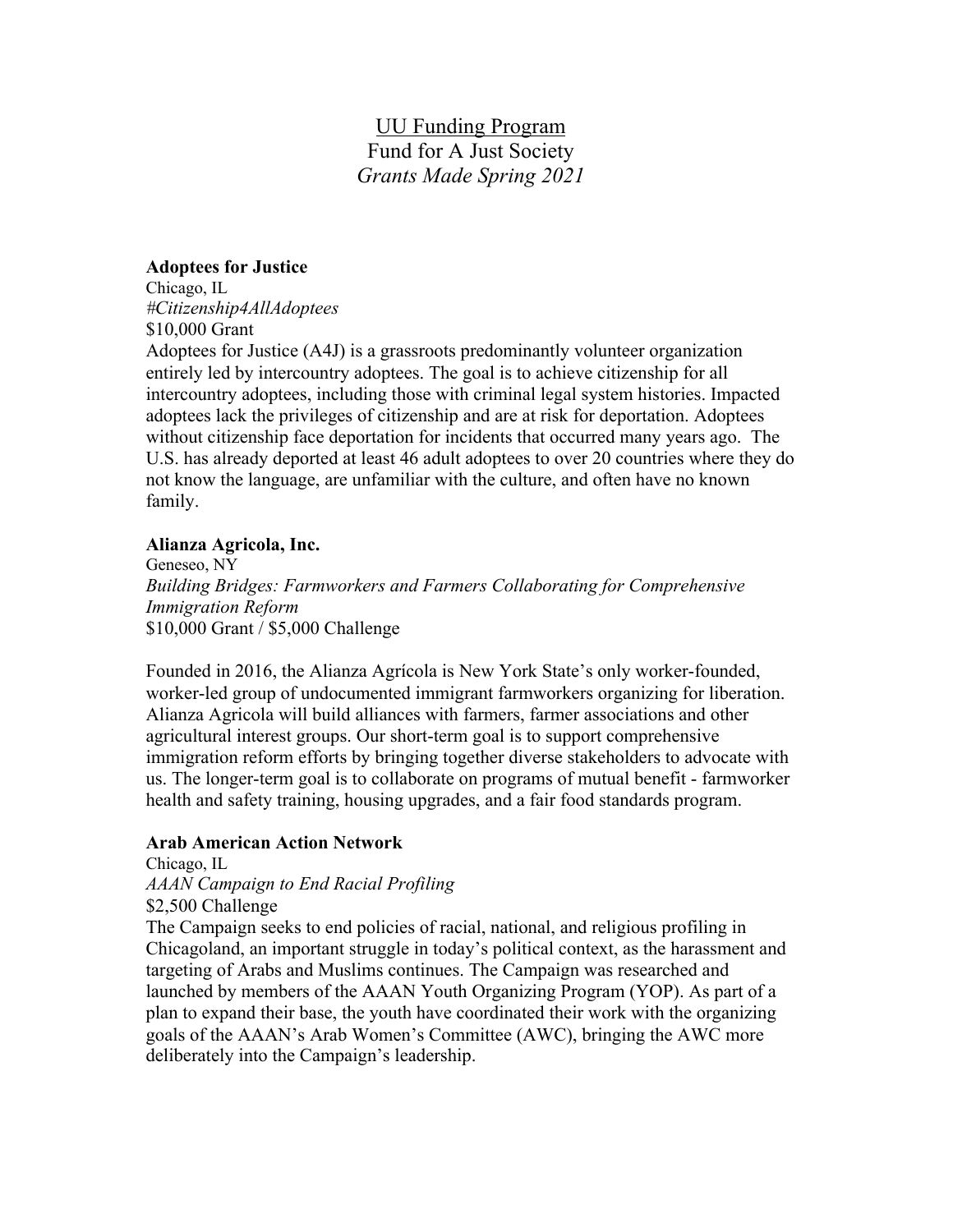## **B.R.E.A.D.**

Columbus, OH *"Real Change Now!"* \$5,000 Challenge

The BREAD Organization is an interfaith coalition of 41 religious congregations working together for social and economic justice. BREAD leaders are fed up with the senseless and unjustified police killings of unarmed Black men. With 2 Black men losing their lives to law enforcement in the same month in Columbus, Ohio, our leaders knew that our community needed real change now! This campaign seeks to shift city budget priorities and change policing practices in order to save lives and lead to stronger training for police. Help and not harm.

## **Change Comes Now**

Lake Park, FL *Clemency: The Need is Great. The Time is Now* \$10,000 Grant

Women incarcerated in Florida are subject to degrading and harmful conditions, including physical, sexual, and emotional abuse at the hands of corrections staff, unsafe living environments, a lack of basic personal hygiene products, limited access to medical care, and insufficient food. The criminal "justice" system has a range of unjust outcomes – frequently based upon race, gender, poverty, and addiction. Led by formerly incarcerated women, CCN is dedicated to dismantling Florida's incarceration nation approach – and clemency is a case-by-case basis for correcting justice system failures. CCN's clemency campaign works both on the inside and the outside to reduce the number of women in prison.

#### **Comite de Apoyo a los Trabajadores Agri–colas**

Glassboro, NJ *PA Undocumented Community's Drive Towards Justice* \$10,000 Grant

CATA is a migrant farmworker organization governed by and comprised of farmworkers and immigrant workers. CATA's mission is to empower farmworkers and immigrant workers to fight for their rights so they can live a full life. The Latinx community in Chester County, PA will participate in the state-wide Driving PA Forward campaign as they promote drivers' licenses for all regardless of immigrant status. Through this process, workers will build their capacity to fight for their basic rights and impact PA drivers' license legislation.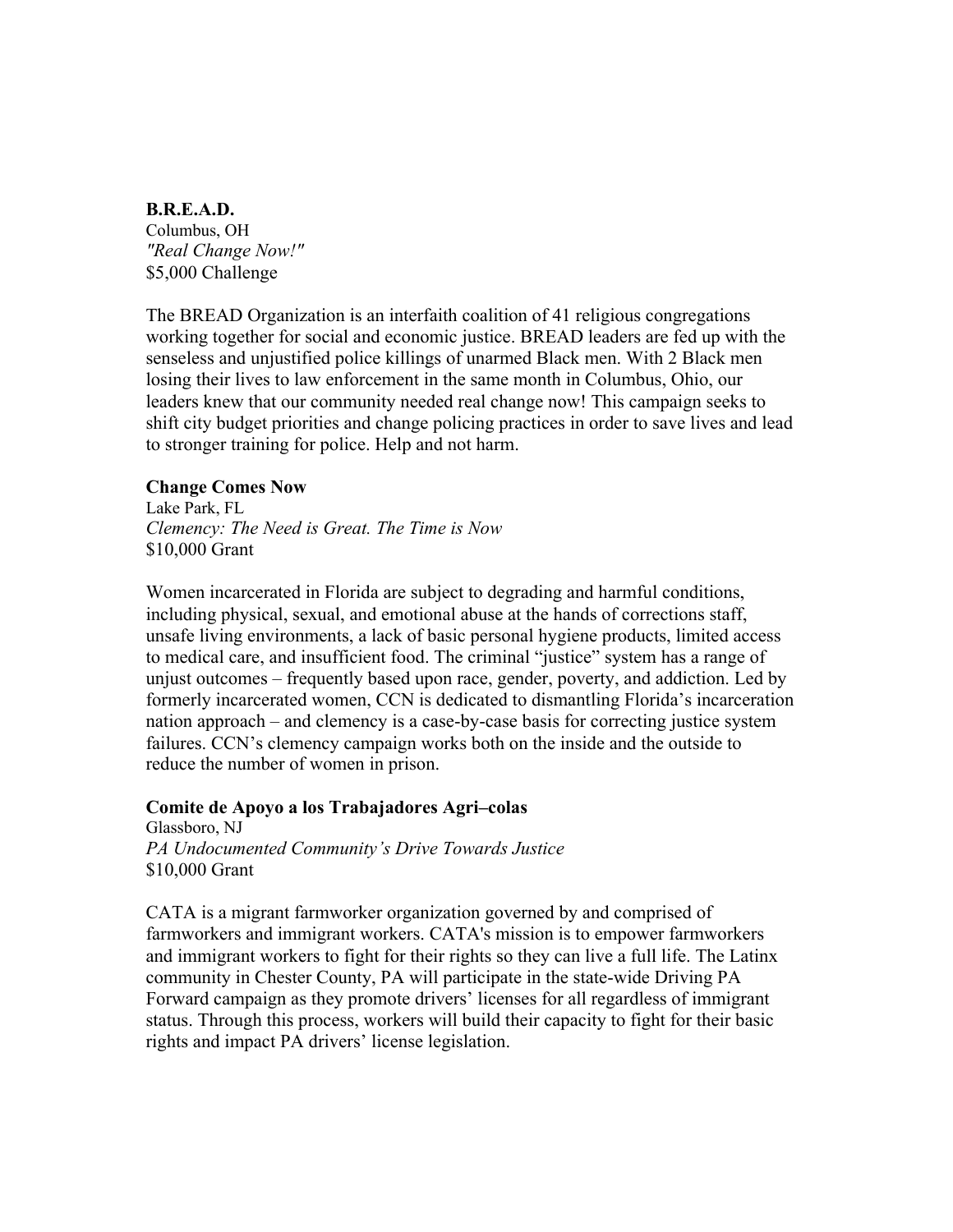## **Firelands Workers United Trabajadores Unidos**

Seattle,WA *Rebuild Timber Country: Winning a Healthy, Affordable Housing & Green Union Jobs Program in Rural WA* \$15,000 Grant

From farmland to timber country, rural communities across Washington State are facing the impacts of decades of disinvestment. Corporate "boom and bust" and colonial extraction, exploitation of workers and the land, a landscape of toxic and unhealthy housing, and decades of Rightwing infrastructure and media have led to deep disparities, poverty, and dangerous politics. Through Firelands' Rebuild Timber Country campaign, thousands of rural low-wage workers across race will participate to win public investments in local, green, union jobs to build and repair healthy, affordable, green housing in WA state's coastal timber communities. Through local organizing, leaders will become protagonists for Green New Deal-style policy.

## **La Conexion**

Bowling Green, OH *Proyecto Dignidad* \$5,000 Grant / \$5,000 Challenge

La Conexion, a grassroots community-based organization, was established in 2013 to empower the community for positive social change. The Latinx community had grown significantly in the NW Ohio region - average of 40% between the 2,000 and 2010 Censuses - helping offset population loses. However, our community had remained invisible, marginalized and powerless. *Dignidad* is led by Latinx and recent immigrants to: 1) Achieve comprehensive and just immigration reform, and 2) guarantee access and equity in the fight against Covid-19. Strategies: a. Organizing and mobilizing within the immigrant community to lead the effort; b. Building solidarity and engaging the faith communities in the struggle; c. Policy  $\&$  institutional initiatives to address systemic change.

## **ONE DC**

Washington, DC *Cancel Rent DC* \$5,000 Grant

Since our founding in 2006, Organizing Neighborhood Equity (ONE DC) builds collective community power through grassroots organizing, leadership development of members, worker-owned cooperatives, and the collective use of resources. The Right to Housing Committee focuses on tenant organizing and combating displacement. The pandemic shifted our focus to demand the cancellation of rent for tenants who have lost wages due to the pandemic and can't afford to pay rent. We build collective community power through grassroots organizing, leadership development, and coalition-building.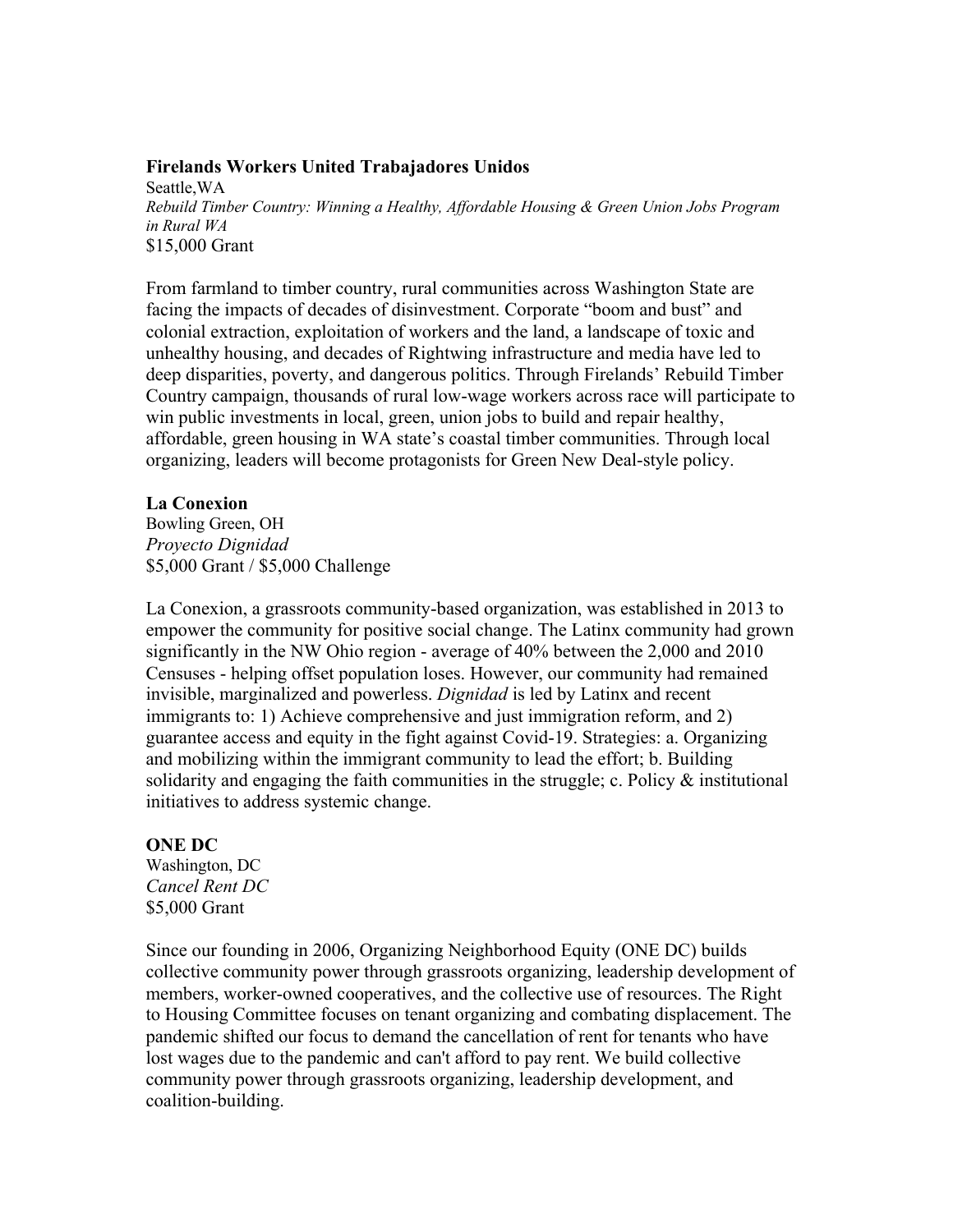# **Philly Thrive**

Philadelphia, PA *Right To Thrive Campaign* \$7,500 Grant

Philly Thrive was founded in 2015 by a group of recent graduates with experience in environmental justice organizing who did a months-long listening tour in neighborhoods near the PES refinery. *The Right to Thrive Campaign* contests for the future of the former PES site, the largest redevelopment project since Philadelphia was established in the late 1600s, accounting for 2% of the city's land. This campaign seeks to repair 154 years of violence by winning a complete clean up of the land, dignified jobs & investment in nearby neighborhoods, and a permanent seat at the table for impacted residents.

## **Reentry Housing Alliance**

Charlotte, NC *Expanding Housing Opportunities for People with Criminal Records* \$7,500 Grant

The Reentry Housing Alliance (RHA) is a growing group of people who are passionate about solving the housing crisis among those with criminal records in Mecklenburg County, North Carolina. The Reentry Housing Alliance will further its efforts to create housing opportunities for people living with criminal records in Mecklenburg County, North Carolina. Guided by those with lived experience, and assisted by Unitarian Universalist volunteers, we will continue our work to eliminate systemic discrimination and advocate for housing solutions to meet the varied needs of people with records.

## **RPCAN // Alliance for Community Services**

Chicago, IL *Facility Resident Empowerment Project* \$7,000 Grant

Sparked by cuts to Medicaid and closing of public aid offices and mental health clinics, the Alliance for Community Services unites consumers that depend on public services (Medicaid, ESL classes, SNAP, home caregivers) with frontline workers that provide those services (caseworkers, ESL teachers). The COVID pandemic put a spotlight on many long-standing racial, economic and ableist injustices. People that live and work in long-term congregate institutions (nursing homes et al.) are about 1% of Illinois' population - and more than half of its COVID deaths. RPCAN demands emergency policies that address PWD needs whenever disaster strikes, whether a flood or a pandemic. They call for healthcare systems, especially those publicly funded, to be fully accountable to consumers and the public. Facility residents must have caring service and maximum dignity. People before profits.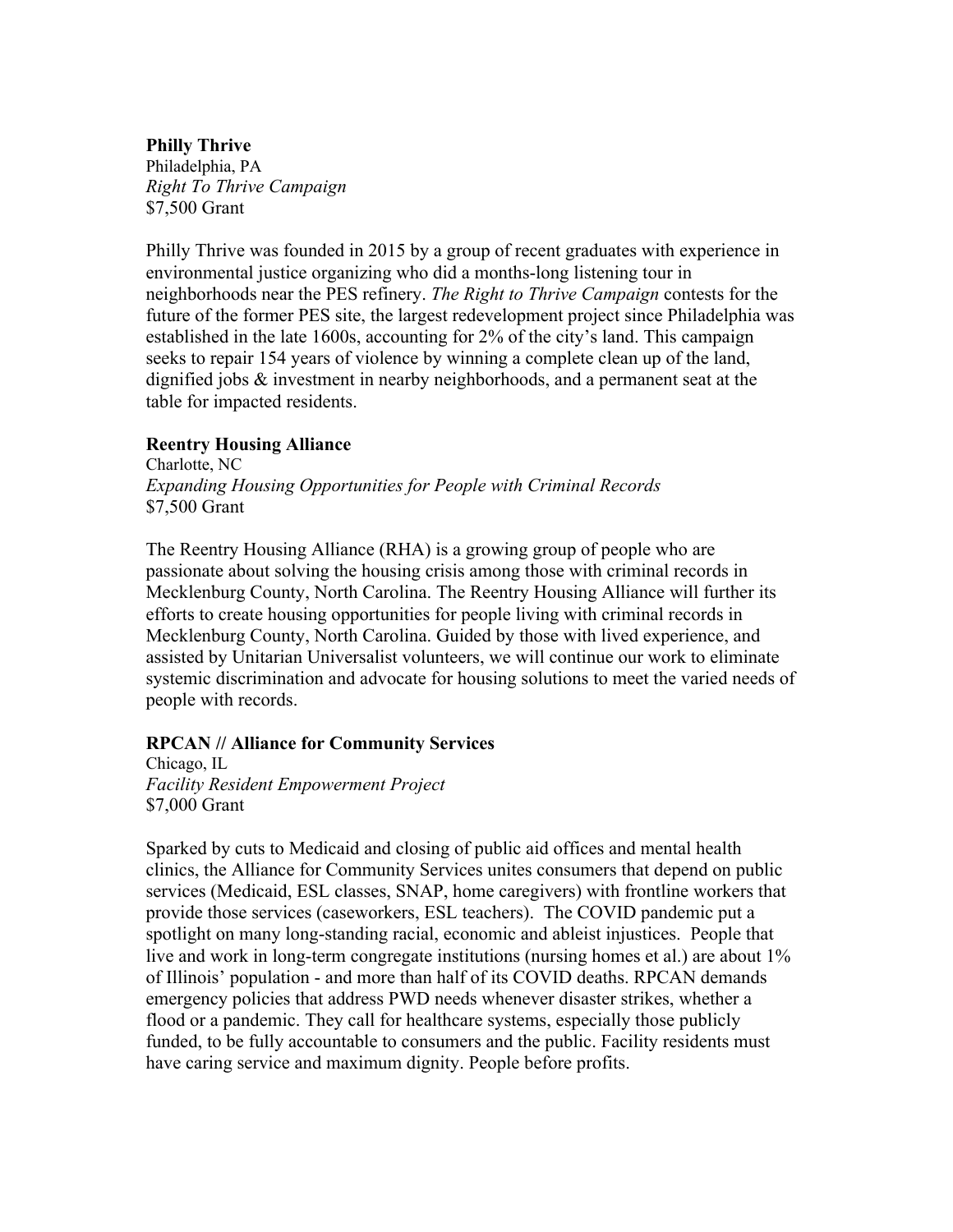# **ScholarshipsA-Z**

Tucson, AZ *UndocuYouth Empowerment Initiative* \$10,000 Grant

ScholarshipsA-Z is a nonprofit organization whose mission is to provide resources and scholarships to students, families and educators through online and community interactions, in order to make higher education accessible to all regardless of immigration status. They envision a society where students receive mentorship, educational, and financial resources needed to successfully pursue a degree that aligns with their abilities and career aspirations. Through leadership development, training, and services, ScholarshipsA-Z works with and for immigrant youth and young adults to reform laws that block access to educational opportunities. project will create new organizing opportunities for Undocumented youth in Arizona to fight against antiimmigration and anti-public education policies while developing an educator network to advocate for educational access across Arizona and the Southwest.

## **The Collective Peace Dale**

South Kingstown, RI *Affordable Housing Action* \$5,000 Grant

The Affordable Housing is dedicated to organizing for just housing policy in South Kingstown, RI. The town of South Kingstown is barely halfway to reaching the state mandate that 10% of the housing stock be set aside for low and moderate income householdsThey are combating the housing crisis by organizing a diverse coalition to pressure the municipal government to improve public housing, increase access to high-quality rental housing for those with Section 8 vouchers, and address the skyrocketing cost of rent.

# **UnRestrict Minnesota**

St. Paul, MN *UnRestrict Minnesota: A Campaign for Reproductive Freedom* \$5,000 Grant / \$5,000 Challenge

In 2019, UnRestrict Minnesota was launched as the first-ever, cross-sector, community-supported campaign in MN that aims to raise awareness about the state's anti-abortion laws and provide Minnesotans with information to make healthy decisions about their own lives and bodies. UnRestrict Minnesota's vision is to achieve full reproductive justice in Minnesota, an organizing framework created by Black women where every person has the ability to decide if, when, and how to become a parent; raise healthy children in safe and thriving communities; and have gender freedom and bodily autonomy.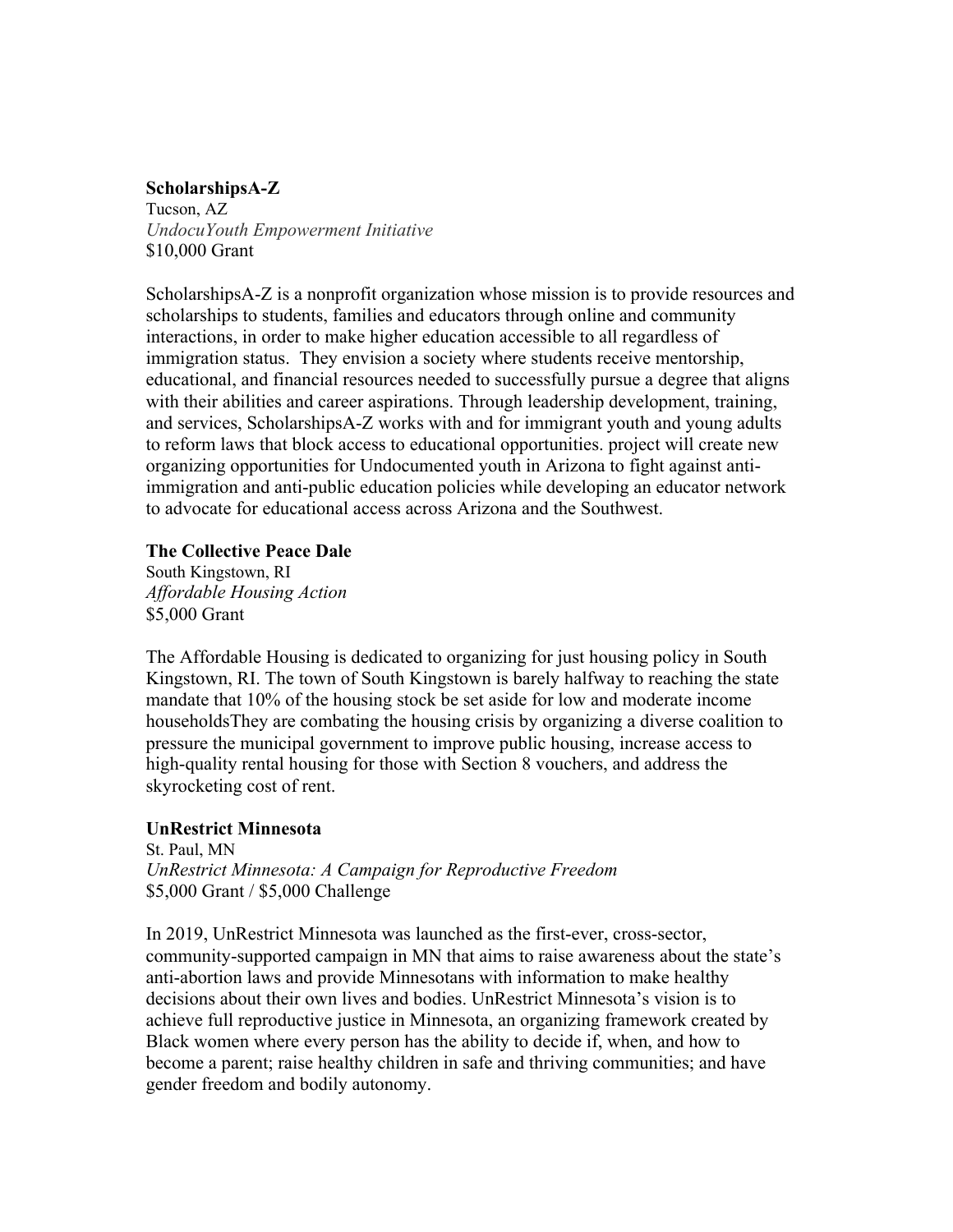## **Urbe Apie, Inc.** Caguas, PR *Building Power Against Gentrification and Displacement* \$12,500 Grant / \$2,500 Challenge

Urbe Apie is a community organization, incorporated in 2015, that revitalizes abandoned or unused spaces in the traditional urban center of the city of Caguas, Puerto Rico, for the social, cultural and economic development of the community. The organization is composed of members of the community and practices democratic participation in all decision making. We are all inclusive and serve as a safe space of LGBTQ+ participation and activities. This project is organizing a community of lowincome families to stop privatization, displacement, and gentrification by changing the power structure through community ownership.

## **Vigilant Love**

Los Angeles, CA *#ServicesNotSurveillance* \$8,500 Grant

Vigilant Love creates spaces for connection and grassroots movement to ensure the safety and justice of communities impacted by Islamophobia and violence in the greater Los Angeles Area. *#ServicesNotSurveillance* campaign seeks to abolish national security and policing from mental health spaces, centering the work on those impacted by the national security apparatus. Specifically, the #SNS campaign aims to abolish the Department of Homeland Security's (DHS) programs like Countering Violent Extremism (CVE) and Targeted Violence and Terrorism Prevention (TVTP) that target and criminalize Muslim, Black, and brown youth as inherently prone to "radicalization" and "extremism."

## **We Rise**

Bronx, NY *We Rise*  \$10,000 Grant

This is a vital cross-movement moment to expand domestic worker power to ensure access to essential benefits like paid sick days and family leave, living wages, a path to citizenship, and to ultimately transform the economy to one that values care and feminized labor, over profits and production. Employed in private homes, the key to organizing centers on a critical mass of domestic workers trained in workers' rights and negotiation, coupled with innovative organizing strategies to raise standards across the industry/align social movement space. We Rise connects worker leadership with industry transformation by: (1) Instilling confidence in domestic workers who continue to be devalued by society with the tools to negotiate directly with their employers to secure better working conditions; (2) connecting them with other domestic workers to develop intersectional and cross-cultural leadership models; and (3) developing innovative and transformative organizing campaigns.